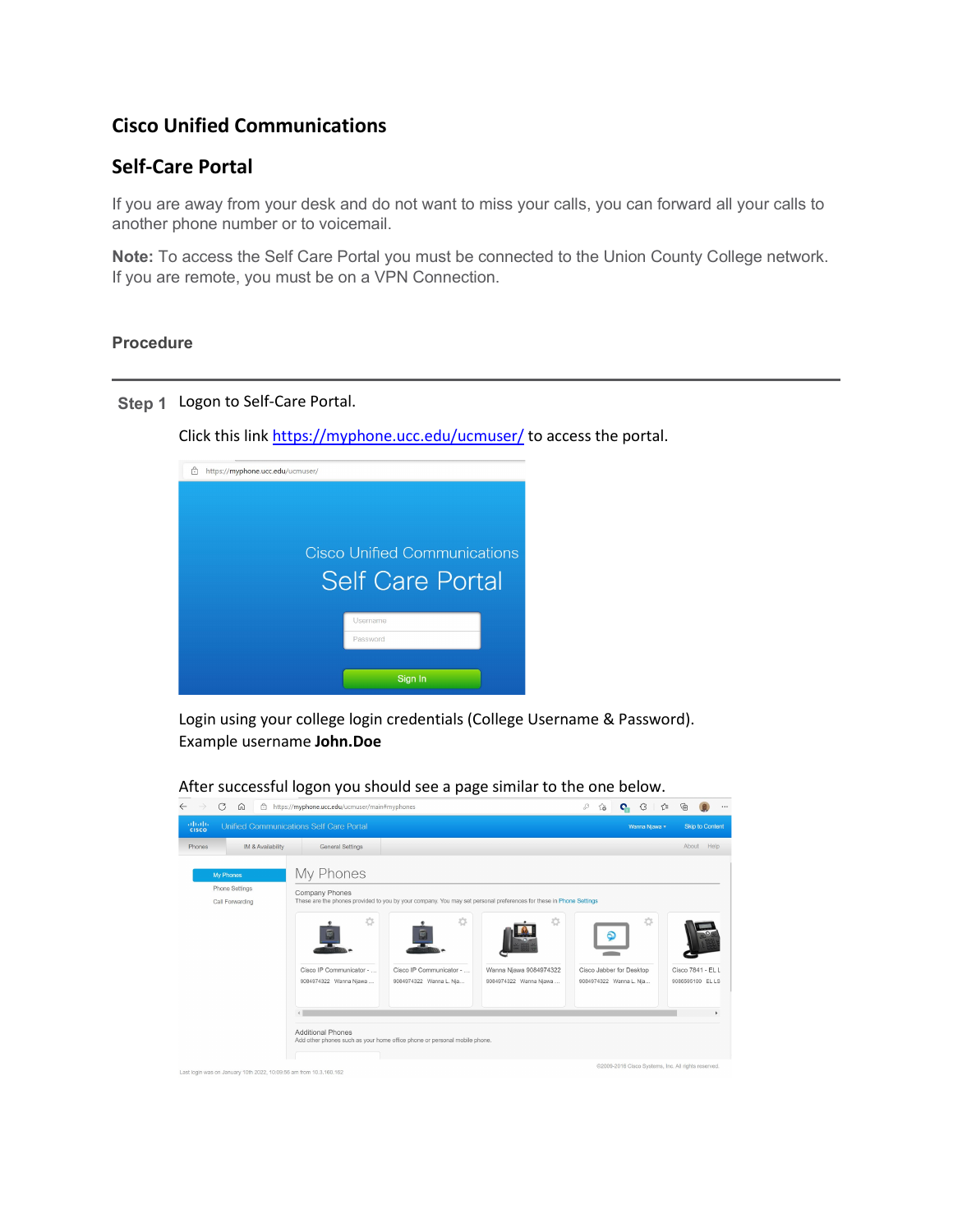**Step 2** From Unified Communications Self Care Portal, choose **Phones** and click **Call Forwarding**.

| altalo<br>cisco<br>Unified Communications Self Care Portal   |                   |                                                                                                                                                                                   |                                                    |           |                           |  |  |
|--------------------------------------------------------------|-------------------|-----------------------------------------------------------------------------------------------------------------------------------------------------------------------------------|----------------------------------------------------|-----------|---------------------------|--|--|
| Phones                                                       | IM & Availability | <b>General Settings</b>                                                                                                                                                           |                                                    |           |                           |  |  |
| My Phones<br><b>Phone Settings</b><br><b>Call Forwarding</b> |                   | Call Forwarding<br>9084974322<br>Forward all calls to:<br>$\boldsymbol{\triangledown}$<br><b>Advanced calling rules</b><br>For internal calls (calls from a company phone number) |                                                    |           |                           |  |  |
|                                                              |                   | When line is busy, forward calls to:                                                                                                                                              |                                                    | Voicemail | $\boldsymbol{\nabla}$     |  |  |
|                                                              |                   |                                                                                                                                                                                   | When there is no answer, forward calls to:         | Voicemail | $\boldsymbol{\nabla}$     |  |  |
|                                                              |                   |                                                                                                                                                                                   | When there is no coverage, then send calls to:     | Voicemail | $\boldsymbol{\mathrm{v}}$ |  |  |
|                                                              |                   |                                                                                                                                                                                   | When the phone cannot register, send calls to:     | Voicemail | $\boldsymbol{\mathrm{v}}$ |  |  |
|                                                              |                   |                                                                                                                                                                                   | For external calls (calls from outside my company) |           |                           |  |  |

**Step 3** Click the phone number on which you want to set up call forwarding.

To forward calls to another phone number, check the **Forward all calls to:** check box, choose **Add a New Number** from the drop-down list and enter the phone number in the field and **Save. Note that "91" must precede the number in order to forward calls to an outside line (i.e., 915555555555).**